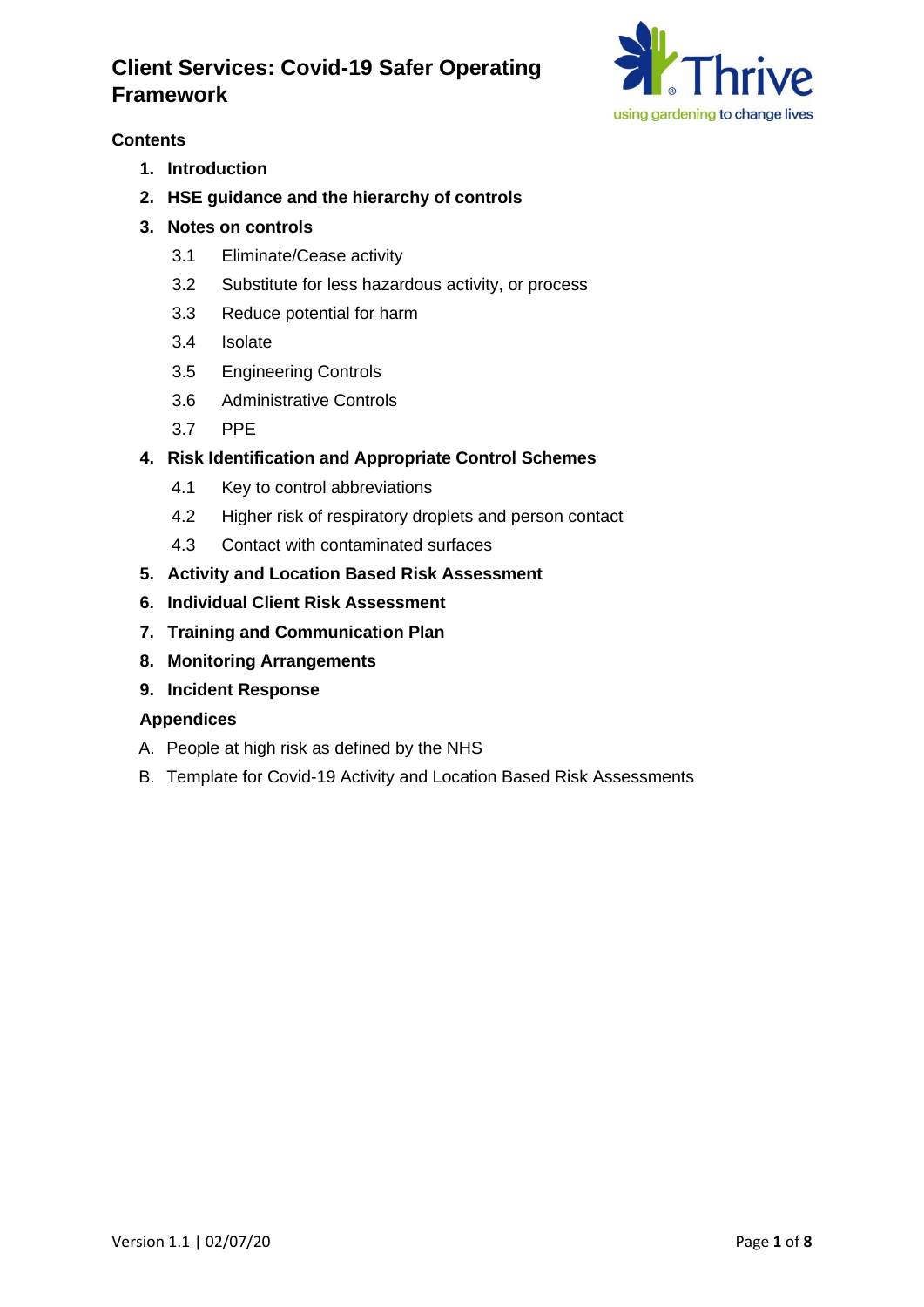

## **1. Introduction**

- 1.1 Thrive has developed this Client Services Covid-19 Safer Working Framework based on 4 key principles:
	- The plan is person centred
	- It considers the safety of clients, workforce and third parties
	- It follows current government advice
	- It follows the safe working guidance provided by the HSE.
- **2. HSE guidance and hierarchy of controls**
- 2.1 In developing this Covid-19 Safer Operating Framework HSE Health & Safety processes have been followed:
	- Following the Health & Safety hierarchy of control
	- Eliminating the need for exposure to the virus where possible
	- Reducing the potential for harm
	- Isolating people or minimise interaction wherever possible
	- Having robust policies, procedures, safe systems of work, management systems, etc. and ensuring that they are observed.
	- Appreciating that PPE is the last line of defence and the least effective control method.



Figure. 1 - H&S Hierarchy of Controls.

## **3. Notes on controls**

- 3.1 These notes have been included to develop an understanding of how the Health & Safety Hierarchy of Control relates to Covid-19.
- 3.2 Eliminate/cease activity
	- 3.2.1 This involves eliminating certain activities that bring people close together.
- 3.3 Substitute for less hazardous activity, or process
	- 3.3.1 This includes avoiding some indoor activities that require clients to group together and replacing them with more dispersed alternatives.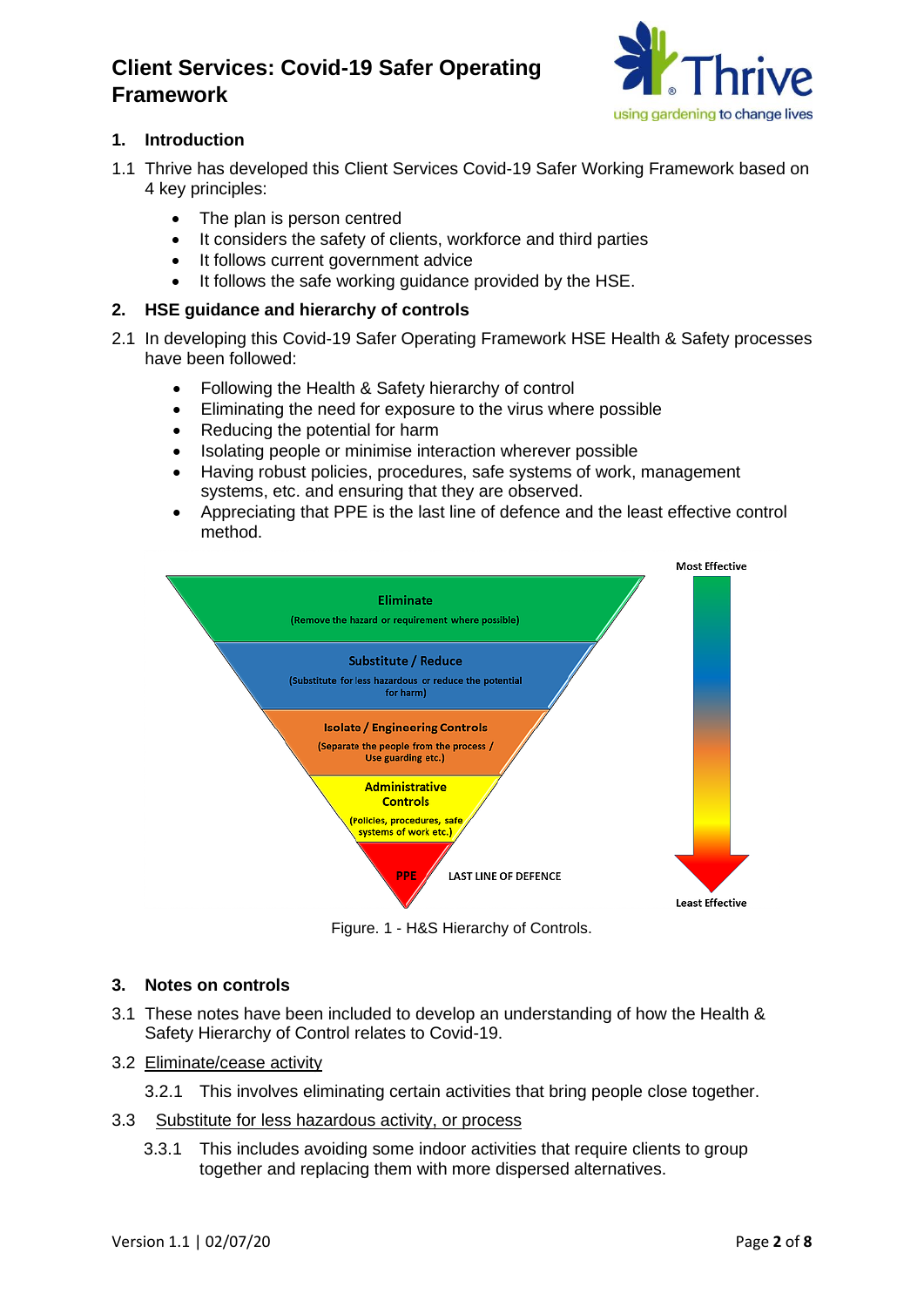

## 3.4 Reducing the potential for harm

- 3.4.1 This includes social distancing Thrive's current default is to keep clients and the workforce 2 metres apart and to only operate 1 metre + distancing only when necessary.
- 3.4.2 Outdoor activity is safer than those taking place indoors and each client may be given a defined work area that is at least 2 metres from other people.
- 3.4.3 To help clients and the workforce to socially distance the following controls may be utilised:
	- use floor tape or paint to mark work areas
	- provide signage to remind people to keep a 2 metre distance
	- use screens to create a physical barrier between people
	- have people working side-by-side, or back-to-back, rather than face-toface. Particularly if 2 metre distancing is not possible.
	- limit movement of people
	- rotating between jobs and equipment
	- one-way movement in high-traffic areas like corridors, entrances/exits and walkways
	- allow only essential trips within buildings and between sites
	- "Bubble" groups to minimize mixing and interaction.
- 3.4.4 If there is a need to operate at a reduced capacity, consideration will be given to prioritising clients' attendance and seeking commissioner agreement if require.
- 3.5 Isolate
	- 3.5.1 This would include if a client, volunteer, or member of staff exhibit Covid-19 symptoms, they are isolated from the client and workforces whilst on site. This would only be a temporary measure, for example if waiting for transport. If this temporary isolation involves a client, they will continue to be safely supervised and supported.
- 3.6 Engineering Controls
	- 3.6.1 This includes simple actions such as improving ventilation in buildings by opening windows, or doors.

## 3.7 Administrative Controls

- 3.7.1 This control includes communication, training of both clients and the workforce, as well as good housekeeping, and personal hygiene practices
- 3.8 PPE Personal Protective Equipment
	- 3.8.1 If PPE is used, it should only be used with training, as poorly used PPE can in some cases increase risk.

## **4. Risk Identification and Appropriate Control Schemes**

4.1 Key to control abbreviations.

| Е            | <b>Eliminate/Cease activity</b>                    |
|--------------|----------------------------------------------------|
| ${\bf S}$    | Substitute for less hazardous activity, or process |
| $\mathsf{R}$ | Reduce potential for harm                          |
|              | <b>Isolate</b>                                     |
| EC           | <b>Engineering Controls</b>                        |
| A            | <b>Administrative Controls</b>                     |
| P            | PPF                                                |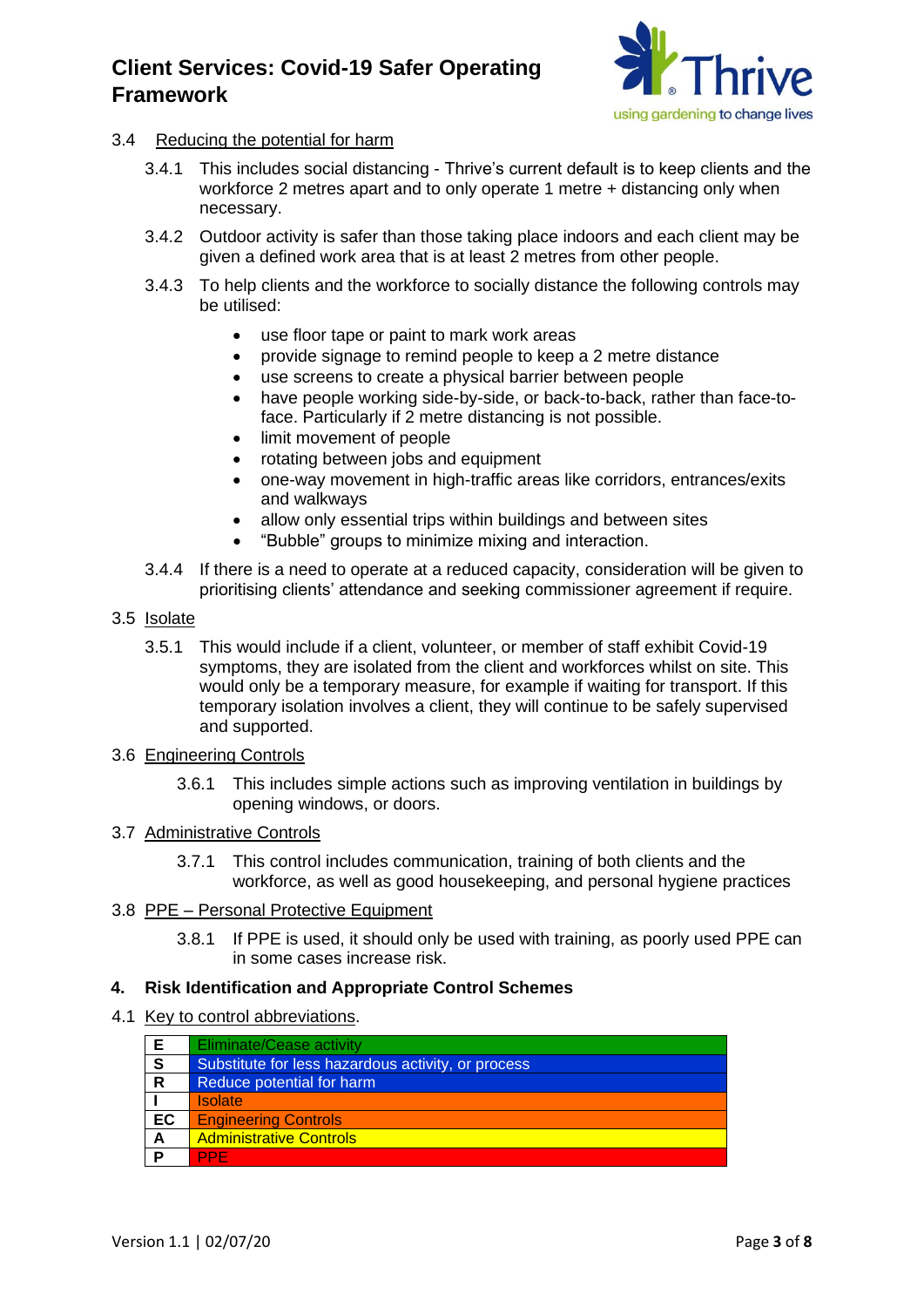

## 4.2 Higher risk of respiratory droplets and person contact

| Aim: Reduce risk of person-to-person transmission |                                              | Е | S | R | ЕC | A | Р |
|---------------------------------------------------|----------------------------------------------|---|---|---|----|---|---|
| 1                                                 | Clients arriving on site                     |   |   |   |    |   |   |
| 2                                                 | Changing clothing, footwear, collecting PPE  |   |   |   |    |   |   |
| 3                                                 | Tea Breaks and indoor rest periods           |   |   |   |    |   |   |
| 4                                                 | Lunch                                        |   |   |   |    |   |   |
| 5                                                 | Daily client briefing & de-briefing          |   |   |   |    |   |   |
| 6                                                 | Task sharing/group activities                |   |   |   |    |   |   |
| 7                                                 | Inclement weather provision                  |   |   |   |    |   |   |
| 8                                                 | Clients leaving the site                     |   |   |   |    |   |   |
| 9                                                 | Administering first-aid                      |   |   |   |    |   |   |
| 10                                                | Administering social care                    |   |   |   |    |   |   |
| 11                                                | Transport                                    |   |   |   |    |   |   |
| 12                                                | Social contact between clients and staff     |   |   |   |    |   |   |
| 13                                                | Client, staff, volunteer exhibiting symptoms |   |   |   |    |   |   |
| 14                                                | Client not observing controls                |   |   |   |    |   |   |

#### 4.3 Contact with contaminated surfaces

| Aim: Reduce contact with surfaces, or the<br>contamination of those surfaces |                                  | E | S | R | <b>EC</b> | A |  |
|------------------------------------------------------------------------------|----------------------------------|---|---|---|-----------|---|--|
|                                                                              | Access and egress from buildings |   |   |   |           |   |  |
| 2                                                                            | Use of toilet facilities         |   |   |   |           |   |  |
| 3                                                                            | Indoor rest periods              |   |   |   |           |   |  |
| 4                                                                            | Indoor activity                  |   |   |   |           |   |  |
| 5                                                                            | Use of tools and equipment       |   |   |   |           |   |  |
| 6                                                                            | Transport                        |   |   |   |           |   |  |

## **5. Activity and Location Based Risk Assessment**

- 5.1 These risk assessments do not replace Thrive's current suite of risk assessments, they represent an additional layer of control measures specifically aimed at reducing the risk of Covid-19 infection. Each of the risk areas and control schemes identified in 4.2 and 4.3 are developed and recorded in these risk assessments.
- 5.2 These risk assessments are to reduce the risk of Covid-19 infection to an acceptable level, but additional control may be required for those persons;
	- at a higher level of risk as identified by government/NHS advice (see Appendix A);
	- who may infection may present a risk to cohabitees;
	- with significant cognitive challenges or behavioural considerations; or
	- with poor levels of mental health or wellbeing.
- 5.3 A template for Activity and Location Based Risk Assessments can be found in Appendix B.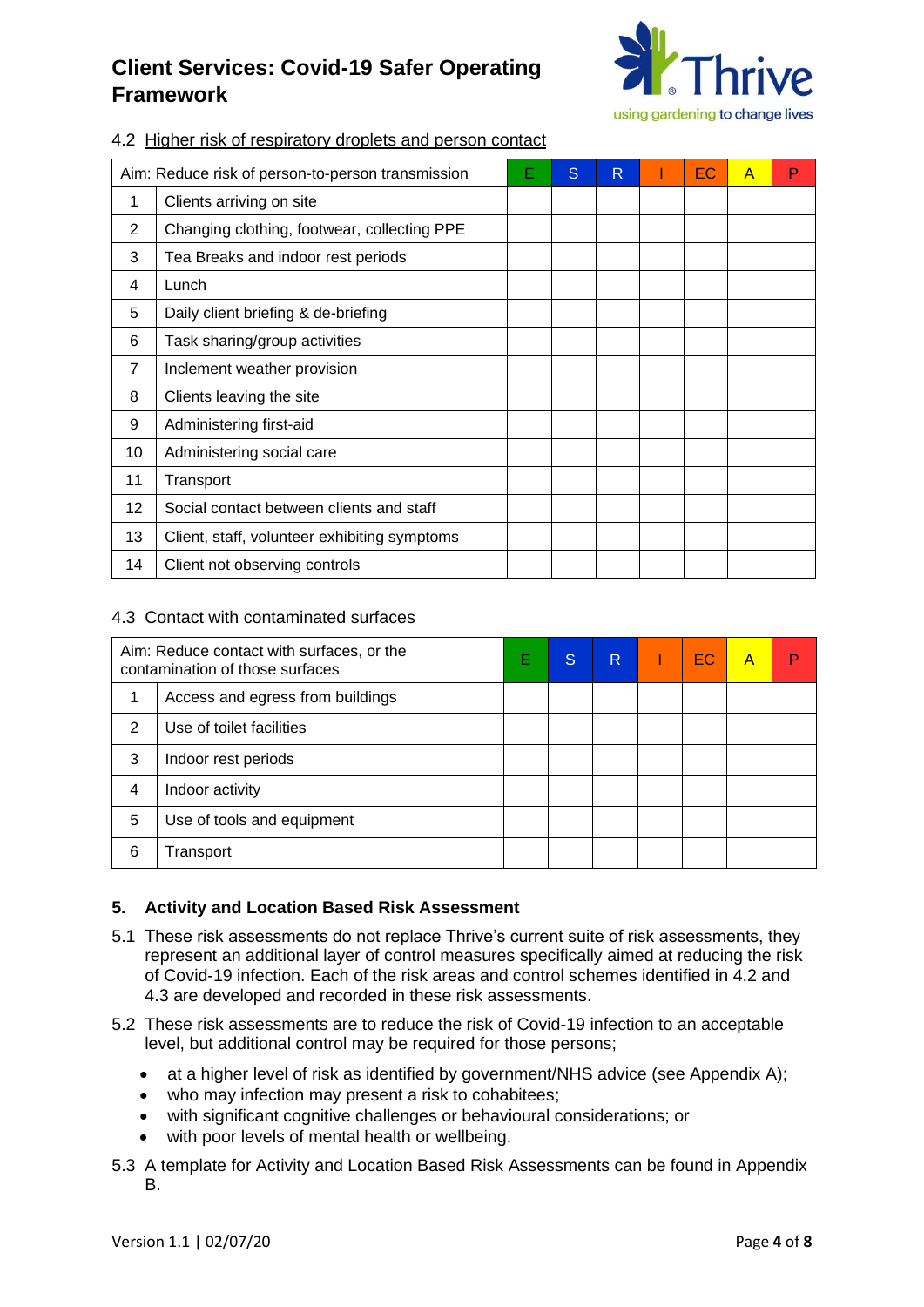

## **6. Individual Client Risk Assessment**

6.1 If a client is from a 'higher risk' group, a further risk assessment will be carried out to see if addition control measures can practically be introduced to reduce that individuals risk to an acceptable level.

## 7 **Training and Communication Plan**

- 7.1 Ensuring an understanding of control measures by everyone involved is key to the success of this Covid-19 Safer Operating Framework. This will be achieved by ensuring excellent levels of communication using a range of methods, including; personal briefings, videos and clear signage.
- 7.2 If new working practice, or equipment is to be introduced, including the use of PPE, then additional training may have to be introduced.

## 8 **Monitoring Arrangements**

- 8.1 It is important for managers and staff to monitor that the control measures are being safely observed. This includes by observation and interaction with clients and user feedback.
- 8.2 If the control measures are not being observed or are there are any concerns that they are not sufficiently effective, then the risk assessment process will be revisited.

## 9 **Incident Response**

- 9.1 The following emergency response may be triggered in three ways:
	- A member of the workforce, or a client, exhibits Covid-19 symptoms whilst at Thrive.
	- A client notifies Thrive that they are exhibiting Covid-19 symptoms away from Thrive.
	- A manager is notified of a person that is on sick leave and is exhibiting Covid-19 symptoms
- 9.2 If the person potentially infected with Covid-19 is in the workplace, steps should be made to:
	- Support the person.
	- Reduce the risk of wider infection by isolating them/removing them.
	- Advise them, or a carer to seek medical advice.
	- Investigate who they may have been in contact with at Thrive and if any of them are of higher risk. Alert these people that they have been in contact with someone who may be exhibiting symptoms of Covid-19 infection.
	- Inform interested parties of the matter clients, commissioners, workforce, families, etc.
	- Identify and surfaces and equipment that are likely to have been infected by the individual and ensure they are effectively cleaned.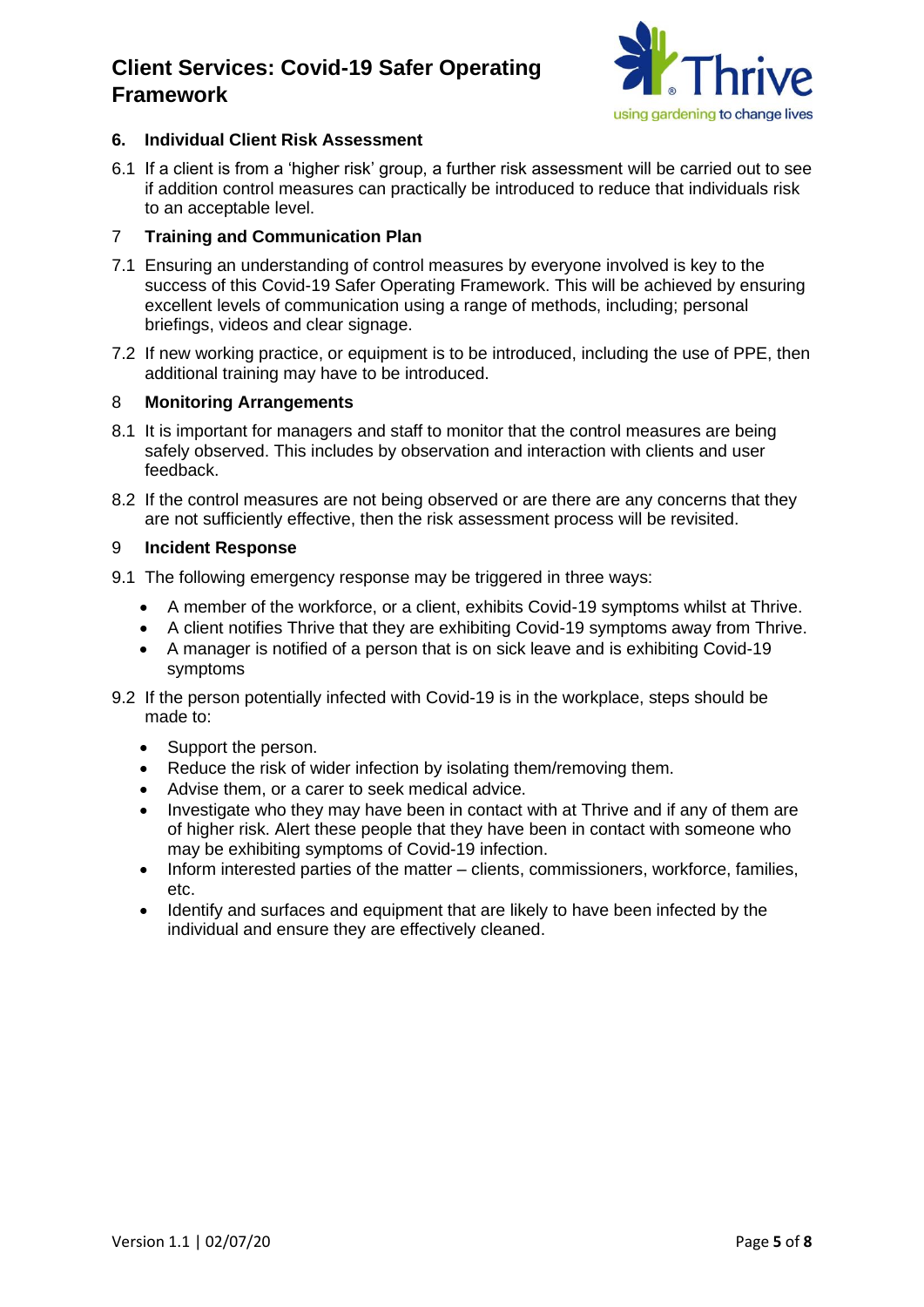

## **Appendix A. - People at high risk as defined by the NHS.**

[https://www.nhs.uk/conditions/coronavirus-covid-19/people-at-higher-risk/whos-at-higher](https://www.nhs.uk/conditions/coronavirus-covid-19/people-at-higher-risk/whos-at-higher-risk-from-coronavirus/)[risk-from-coronavirus/](https://www.nhs.uk/conditions/coronavirus-covid-19/people-at-higher-risk/whos-at-higher-risk-from-coronavirus/)

#### Retrieved 2/7/20

## **People at high risk from coronavirus include people who:**

- have had an organ transplant
- are having chemotherapy or antibody treatment for cancer, including immunotherapy
- are having an intense course of radiotherapy (radical radiotherapy) for lung cancer
- are having targeted cancer treatments that can affect the immune system (such as protein kinase inhibitors or PARP inhibitors)
- have blood or bone marrow cancer (such as leukaemia, lymphoma or myeloma)
- have had a bone marrow or stem cell transplant in the past 6 months, or are still taking immunosuppressant medicine
- have been told by a doctor they have a severe lung condition (such as cystic fibrosis, severe asthma or severe COPD)
- have a condition that means they have a very high risk of getting infections (such as SCID or sickle cell)
- are taking medicine that makes them much more likely to get infections (such as high doses of steroids or immunosuppressant medicine)
- have a serious heart condition and are pregnant

## **Information:**

If you're at high risk from coronavirus, you should have received a letter from the NHS.

Speak to your GP or hospital care team if you have not been contacted and think you should have been.

## **What to do if you're at high risk**

If you're at high risk from coronavirus, you're advised to take extra steps to protect yourself.

This is called shielding.

## See [what to do if you're at high risk from coronavirus.](https://www.nhs.uk/conditions/coronavirus-covid-19/people-at-higher-risk/advice-for-people-at-high-risk/)

## **People at moderate risk (clinically vulnerable)**

People at moderate risk from coronavirus include people who:

- are 70 or older
- have a lung condition that's not severe (such as asthma, COPD, emphysema or bronchitis)
- have heart disease (such as heart failure)
- have diabetes
- have chronic kidney disease
- have liver disease (such as hepatitis)
- have a condition affecting the brain or nerves (such as Parkinson's disease, motor neurone disease, multiple sclerosis or cerebral palsy)
- have a condition that means they have a high risk of getting infections
- are taking medicine that can affect the immune system (such as low doses of steroids)
- are very obese (a BMI of 40 or above)
- are pregnant see [advice about pregnancy and coronavirus](https://www.nhs.uk/conditions/coronavirus-covid-19/people-at-higher-risk/pregnancy-and-coronavirus/)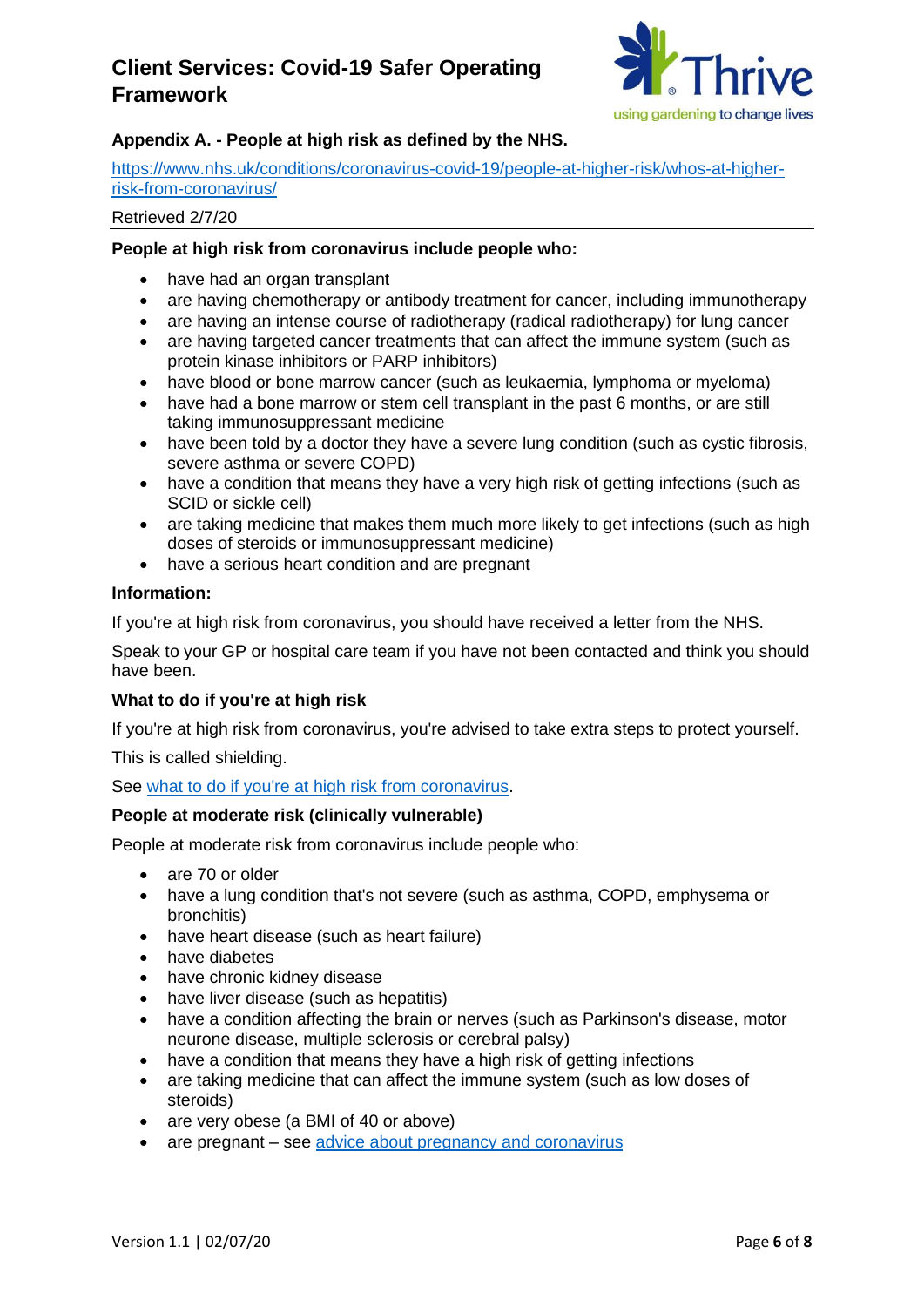

## **What to do if you're at moderate risk**

If you're at moderate risk from coronavirus, you can go out to work (if you cannot work from home) and for things like getting food or exercising. But you should try to stay at home as much as possible.

It's very important you follow the general advice on [social distancing,](https://www.nhs.uk/conditions/coronavirus-covid-19/social-distancing/what-you-need-to-do/) including staying at least 2 metres (3 steps) away from anyone you do not live with.

Unlike people at high risk, you will not get a letter from the NHS.